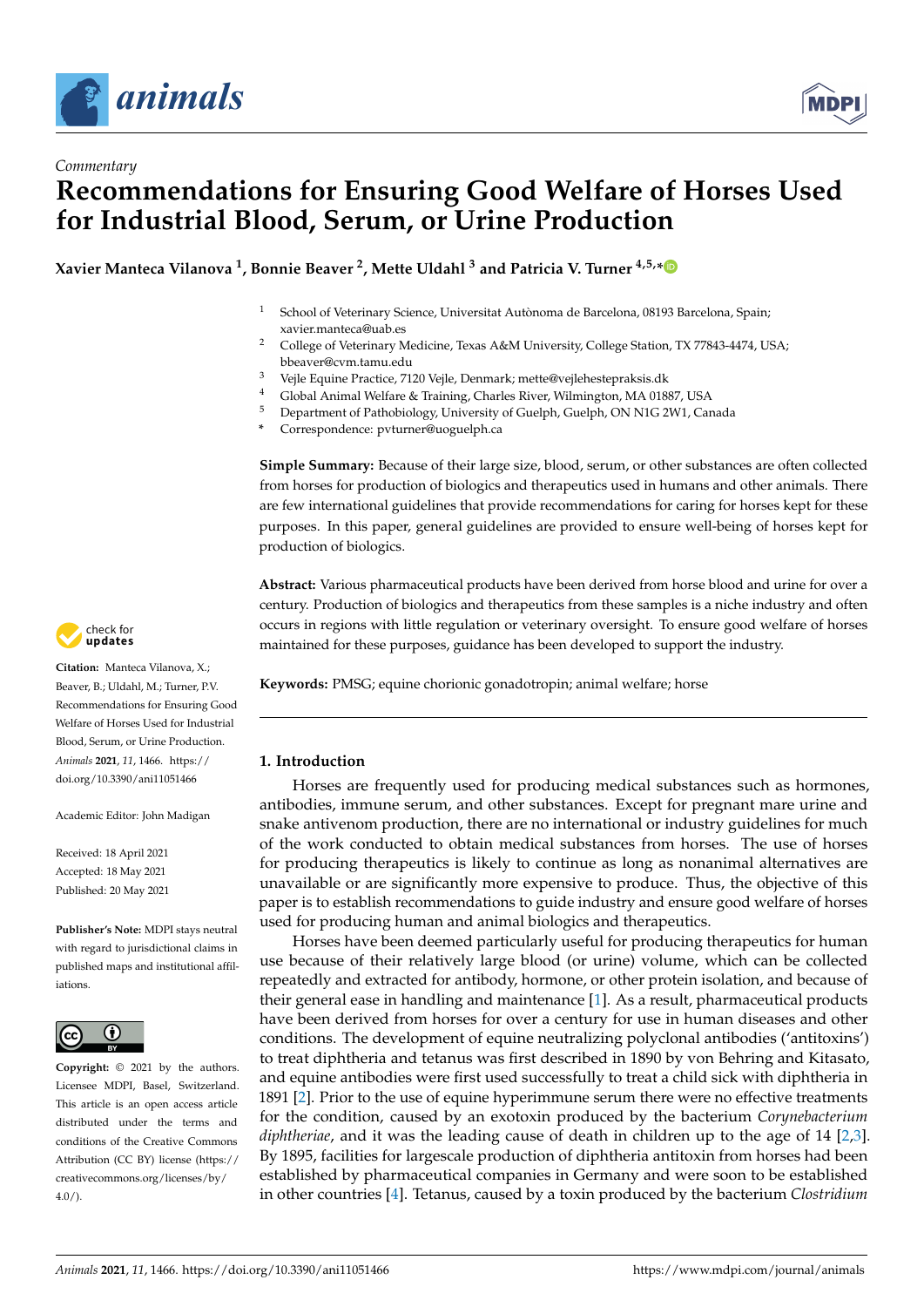*tetani*, was a similarly devastating and untreatable disease of horses and humans until the tetanus antitoxin (derived from horses) became widely available [\[5\]](#page-7-4).

Given the tremendous success of equine-derived therapies against two particularly devastating conditions, neutralizing antibodies from horse serum were subsequently developed for passive immunization or therapeutic treatment of humans against a wide variety of diseases or conditions, including botulism (*Clostridium botulinum*), gas gangrene (*C. novyi, C. perfringens*, and *C. septicum*), tularemia (*Francisella tularensis*), *Streptococcus pneumoniae*, *Hemophilus influenzae*, meningitis (*Meningococcus* spp.), anthrax (*Bacillus anthracis*), and endotoxim (lipopolysaccharide) [\[4\]](#page-7-3). Equine neutralizing antibodies are still used today for passive immunization of humans following rabies virus exposure in parts of the world [\[6](#page-7-5)[–8\]](#page-7-6) and recently have been recommended for treatment of Ebola virus [\[9\]](#page-7-7), as well as Junin virus infections, the causative agent of Argentine haemorrhagic fever [\[10\]](#page-8-0). Equine hyperimmune serum is used as antivenom to treat poisonous bites or stings from various snakes, spiders, jellyfish, stonefish, and scorpions [\[11\]](#page-8-1). Horse anti-thymocyte globulin is also used as a first line therapy to treat acquired aplastic anemia, a severe immune-mediated hematopoietic and stem cell precursor disorder that results in pancytopenia [\[12,](#page-8-2)[13\]](#page-8-3). More recently, equine hyperimmune serum has been advocated for treating SARS-CoV2-infected patients [\[14\]](#page-8-4).

In addition to these uses for immunotherapy, large volumes of blood are collected from pregnant horses for production of equine chorionic gonadotropin (eCG, also known as pregnant mare serum gonadotropin or PMSG) for managing fertility in pigs, cattle, small ruminants and other animals destined for human meat consumption [\[1\]](#page-7-0), and large volumes of urine are collected from pregnant mares to extract estrogen for treating menopausal symptoms in women [\[15\]](#page-8-5). In both industries, mares may be intentionally bred to extract hormones that would not otherwise be available in such high concentrations in nonpregnant animals.

## **2. Existing Guidance for the Care of Horses Used for Industrial Blood or Urine Production**

Except for pregnant mare urine collection and snake antivenom production, there are no international or industry guidelines for much of the work conducted to produce and extract therapeutic substances from horses, including guidance for oversight, care, and well-being of the horses as well as any foals produced as a result of pregnancy [\[1\]](#page-7-0).

The World Health Organization has produced general guidelines for snake antivenom production; however, the emphasis of the document is on the safety of substances being produced for use in human use rather than on animal welfare [\[16\]](#page-8-6). In the course of producing polyclonal antibodies, horses receive multiple injections, for example, 50–200 uL/site over multiple sites [\[16\]](#page-8-6), and low-grade fevers, abscesses, and local injection site inflammation may result because of the necessary use of adjuvants, in addition to direct side effects from venom injections [\[17\]](#page-8-7). More refined adjuvants might reduce these side effects, but because these are low volume industries there is no current incentive to implement refinements [\[18\]](#page-8-8). For other horse serum industries, such as diphtheria antitoxin production, development of potent, efficacious, and widely used vaccines has led to a decreased need for antitoxin and a marked decline in global availability of the product. Some diphtheria antitoxin is still made in Russia, Brazil, and India, but the quality is variable, and it is difficult to import into the USA and the EU. This resulted in the tragic deaths of two children suffering from diphtheria in 2017 in the EU [\[19\]](#page-8-9). The global shortage triggered a search for and discovery of a nonanimal treatment for diphtheria toxemia that uses recombinant human antibodies [\[20\]](#page-8-10). Hopefully, these will gain widespread acceptance as a replacement therapy for equine diphtheria antibodies.

The use of pregnant mares for urine collection and estrogen production has received animal activist attention in the past because of concerns about insufficient attention to horse well-being [\[15\]](#page-8-5). Subsequently, the industry revised practices and expectations for farms managing horses, and pregnant mare urine (PMU) production is currently overseen by the Equine Ranching Advisory Board (ERAB) in Canada. The ERAB, which includes a veterinary behaviorist and veterinary specialists from the American Association of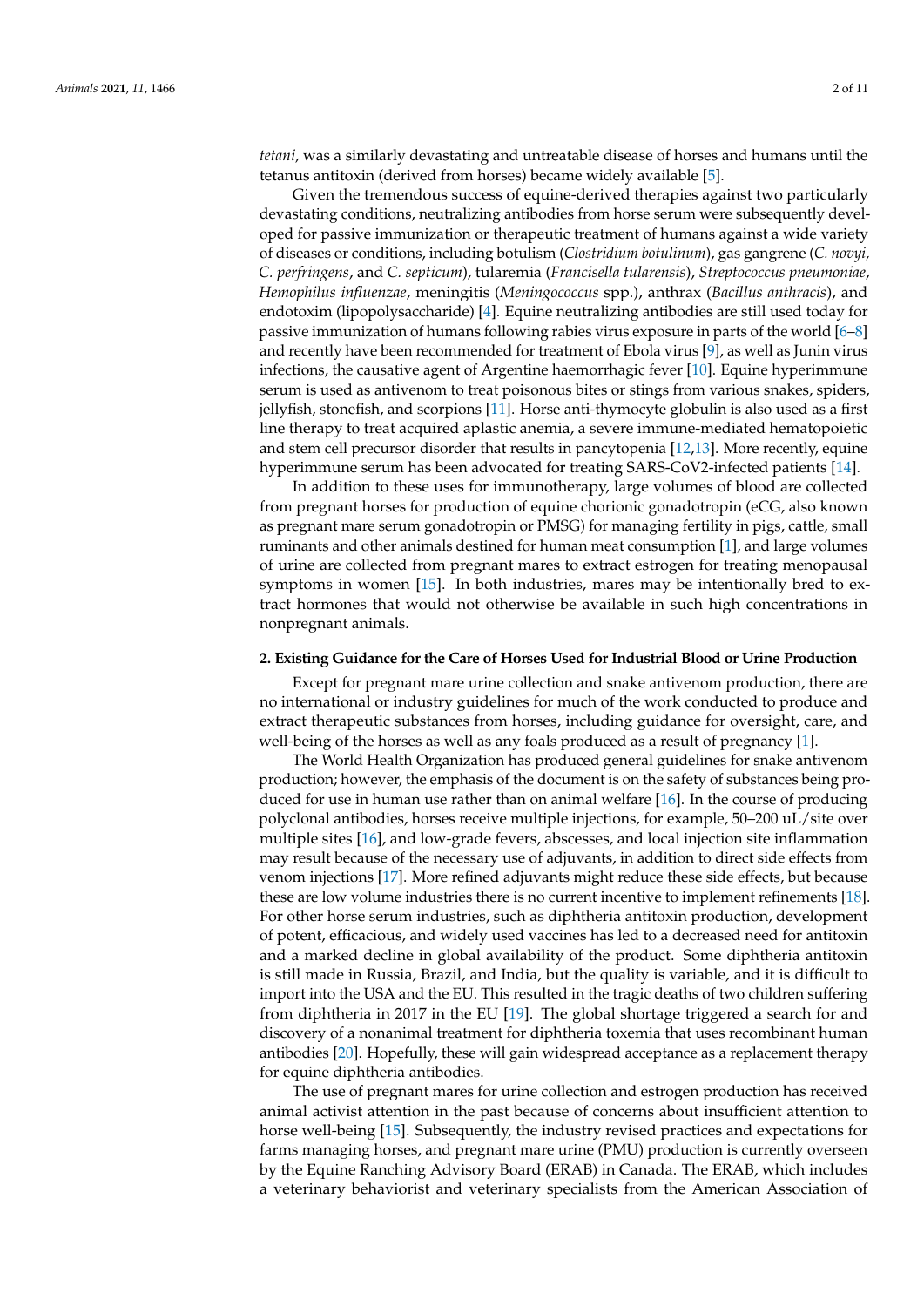Equine Practitioners (AAEP), has worked together with the Manitoba and Saskatchewan provincial governments in Canada to develop a recommended industry code of practice for the care and handling of horses on PMU ranches [\[21\]](#page-8-11). The code sets forth requirements for veterinary care of horses and foals as well as general expectations for maintenance of facilities and management of animals. Adherence to the code and participation in periodic audits are mandatory for participating horse ranches [\[22\]](#page-8-12). The industry is reviewed regularly by the Canadian Veterinary Medical Association, the American Association of Equine Practitioners [\[23\]](#page-8-13), and the American Veterinary Medical Association [\[24\]](#page-8-14), amongst other groups. This partnership between industry, government, and relevant veterinary associations could serve as a model for how oversight could be managed for other industry sectors that use horse blood or serum for therapeutic products.

In general, Western society, and in particular, veterinary practitioners, remain largely unaware of the use of horses for extraction of eCG or other substances. These are niche industries involving relatively small numbers of horses (tens of thousands) compared to the millions of horses that exist within the multi-billion-dollar global equine industry [\(https://www.equinebusinessassociation.com/equine-industry-statistics/,](https://www.equinebusinessassociation.com/equine-industry-statistics/) accessed on 18 May 2021). In the distant past, pharmaceutical companies normalized the use of horses for serum collection by releasing movies or images of hygienic conditions on farms or in research facilities to the public [\[5,](#page-7-4)[25\]](#page-8-15). Attention from animal activist groups has made farms and various industries reluctant to discuss their challenges more broadly. Regardless of the numbers of horses involved, it is essential that guidelines be in place to ensure the care and well-being of these animals that are so essential to human health and animal production industries.

## **3. Animal Welfare and Ethical Considerations**

Although there are many definitions for animal welfare, the basic concept of each relates to how well an animal is doing physically and mentally within its environment. The most recognized definition is that of the World Organisation for Animal Health: "animal welfare means the physical and mental state of an animal in relation to the conditions in which it lives and dies" [\[26\]](#page-8-16).

Definitions have evolved over time and across cultures. Originally, the concept of good welfare consisted of good health and the general care that was necessary to maintain it. Animals were expected to have access to food, water, shelter, and health care. More recently, a behavioral component was added to those things considered necessary for good welfare. This highlighted the animal's need to show species-typical behaviors. Gradually, the concept of animal sentience has been appreciated, and with it, the recognition that the animal's perceptions really determine the difference between good and bad welfare. As a result, the view of assessing welfare is shifting from the often cited five freedoms to the currently most popular five domains.

The five freedoms (freedom to express normal behavior and from hunger and thirst; discomfort; pain, injury or disease; fear and distress) are an input-based listing of what animals should have for good welfare [\[27\]](#page-8-17). Inputs cover basic things that affect welfare, such as genetics, housing, diet, veterinary care, and training of and handling by the stockperson [\[28–](#page-8-18)[31\]](#page-8-19). Because inputs are relatively easy to measure, they tend to be favored in formal welfare assessments [\[32\]](#page-8-20). Alone, however, input-based parameters do not ensure that the animal is receiving good welfare.

Unlike the input-based criteria, outcome-based parameters quantify specific animal responses, such as health, production, behavior, and physiological measurements, and are indicators of how well the management systems (inputs) are working [\[29,](#page-8-21)[31,](#page-8-19)[33,](#page-8-22)[34\]](#page-8-23). Although outcome-based parameters are often difficult to measure, they are considered to be better indicators of an animal's welfare and sentience [\[35–](#page-9-0)[38\]](#page-9-1). They are also more consistent with the revised five domains model, which emphasizes animal perceptions [\[39\]](#page-9-2). This model recognizes four physical and functional domains intended to draw attention to areas relevant to welfare assessments. First, the nutritional domain emphasizes the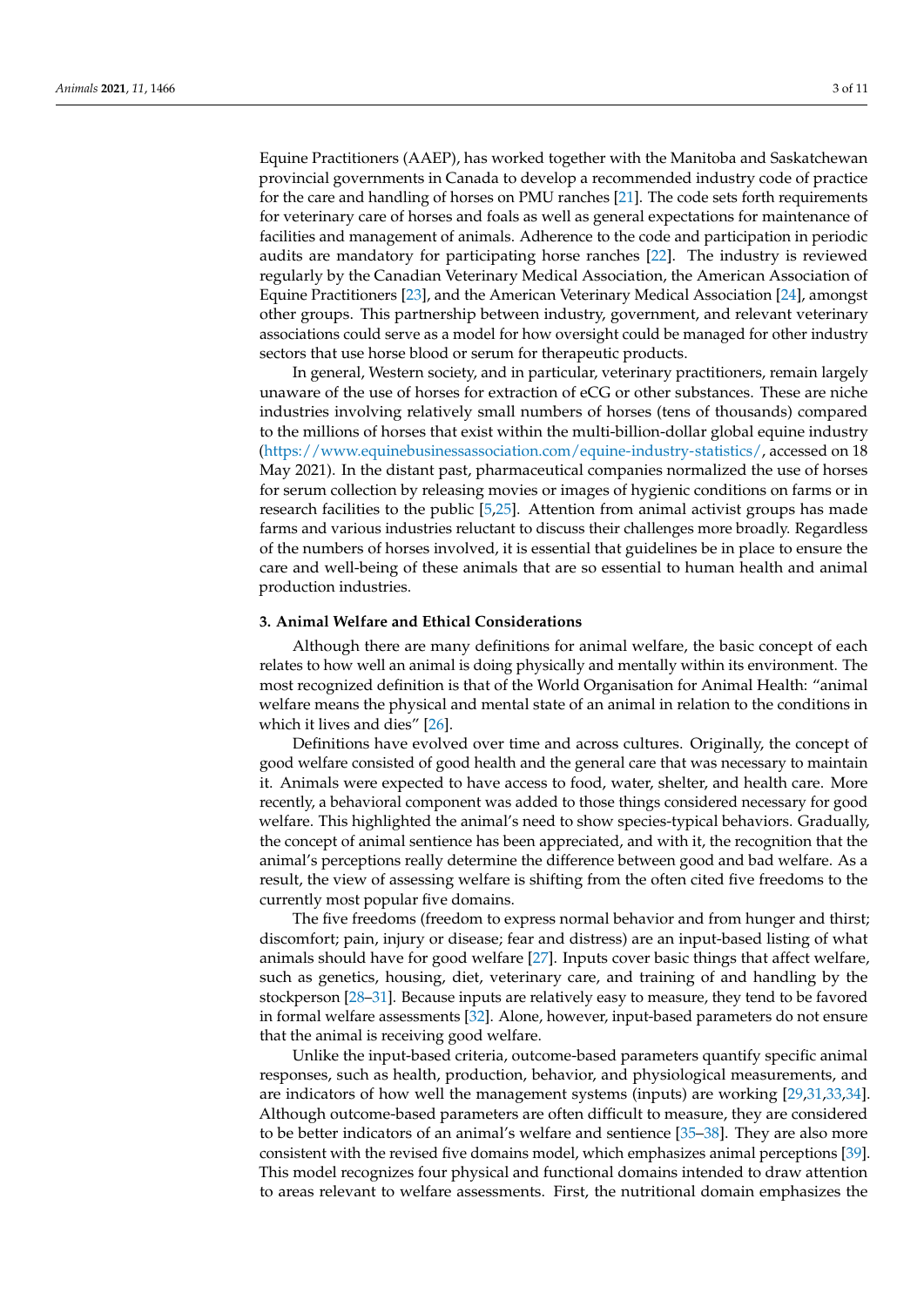importance of not just food and water but that they be available in adequate amounts and quality. The environmental domain includes factors like shelter quality, environmental temperatures and humidity, outdoor access, environmental enrichments, handling practices, and management practices. The third domain, health, includes all aspects of ensuring good health, elimination of pain, and genetic inputs. Behavior is the fourth domain. It is recognized that not all species-typical behaviors are desirable—fighting for example—but behaviors like grooming and moving around are considered important. The nutrition, environment, health, and behavior domains contribute to the fifth (mental) domain. In each of the five domains, applicable negative and positive factors affecting welfare are compared to ultimately define the animal's welfare state. The desired goal is to have the positives greatly outweigh the negatives and to eliminate any significantly negative experience or condition altogether.

Interpretations of animal welfare often have an ethical basis, which also changes over time. For some people, animals might be the biological equivalent of a tree (indirect theory). Because the animal would have no moral standing, it could be treated in any manner [\[40](#page-9-3)[,41\]](#page-9-4). More commonly, people grant some moral consideration to animals but not so much that they would have full, equal status to humans (direct but unequal theory) [\[40,](#page-9-3)[41\]](#page-9-4). The third ethical view (moral equality theory) gives animals and humans equal standing and moral status [\[40](#page-9-3)[,41\]](#page-9-4).

In consideration of the use of horses for industrial production of natural products and therapeutics, the first question to ask is whether the horse should be used at all? Are there non-animal alternatives available or could they be created? If it is necessary to use the horse, then it is critical they be managed in such a way that outcome-based assessments ensure the animals are receiving the best welfare treatment.

#### **4. Husbandry and Care Considerations to Improve Horse Well-Being**

# *4.1. Procurement of Horses*

Horses bred, purchased, or acquired for the purpose of being used for producing bio-substances, including blood, should be in good mental and physical health. The overall fitness for the intended use should be verified by a thorough veterinary examination of each individual horse. Soundness and good physical health are important because of the environmental and physical stresses the mares will undergo.

Horses should not exhibit any signs of stress or problem behavior and should be used to handling and trained in a way that obtaining bio-substances, i.e., regular withdrawal of blood, does not create unnecessary stress. The previous history of the horse and the records from the veterinary examination should be known and recorded by the owner.

#### *4.2. Identification of Horses*

Horses should be individually identified. Hot iron branding is used in several facilities to individually identify horses. However, hot branding is very painful [\[42\]](#page-9-5) and other methods of individual identification systems should be used, whenever possible. Freeze branding is an alternative to iron branding, as it is less painful [\[43\]](#page-9-6). However, freeze branding is more time consuming and requires more equipment than iron branding. In addition, there are several safety issues to be considered when using freeze branding, and therefore, adequate training of personnel is required. Radiofrequency identification (RFID) microchip placement is also a reliable means of identifying individual horses and is considered humane [\[44\]](#page-9-7).

# *4.3. Transportation of Horses*

Horses are typically transported long distances when first procured, when moving from pastures to holding areas for blood collection, and when leaving the operation for slaughter or rehoming. Prior to considering transportation, horses must be assessed to ascertain fitness for transport [\[45\]](#page-9-8). Unfit horses and mares in the last 10% of their pregnancy must not be transported, except for veterinary care. Stallions and mares with nursing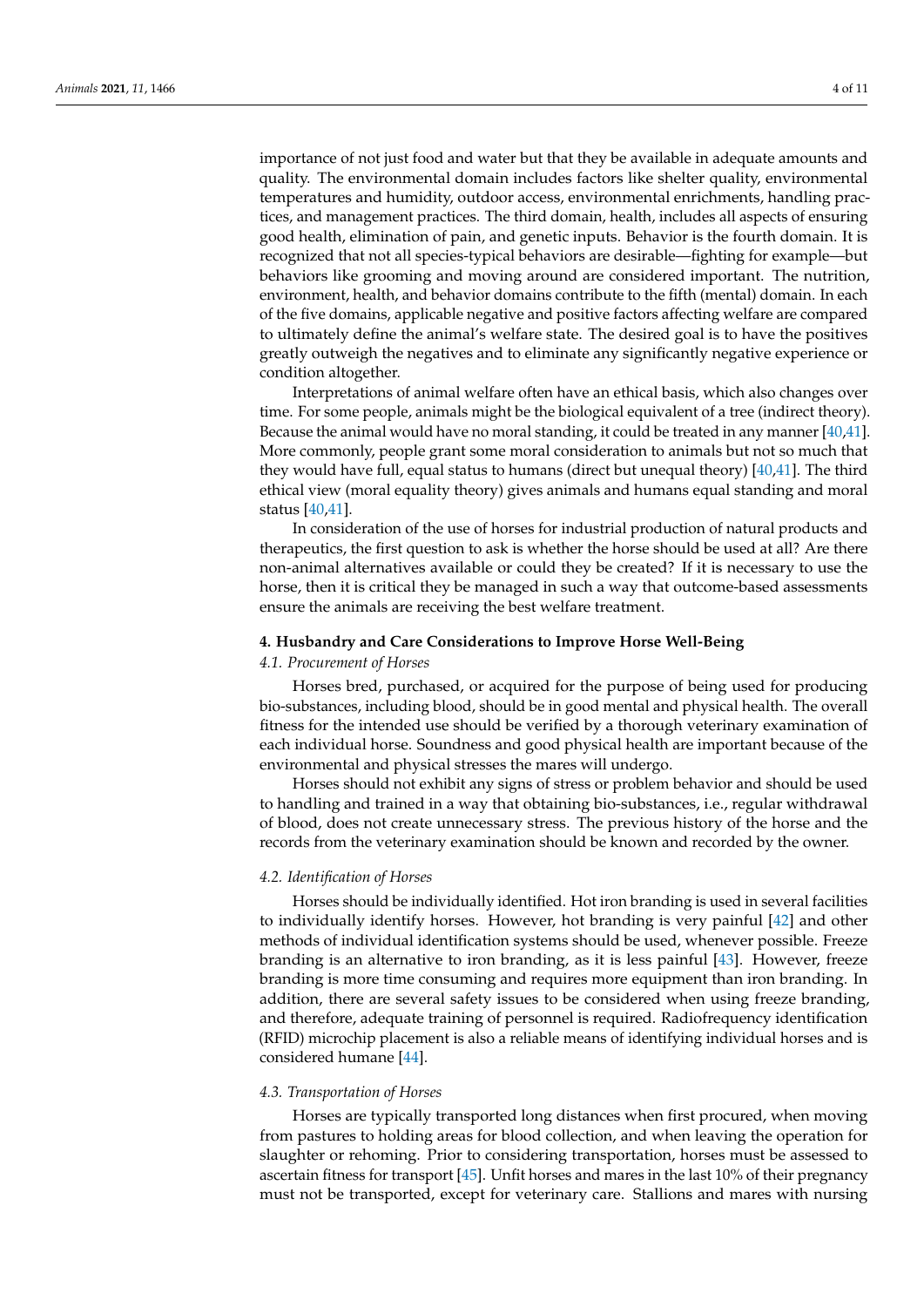foals must be separated from other animals during transportation. During transport, the horse's welfare should be a priority, including observing all applicable national and regional regulations addressing the needs of these animals. Under all circumstances, it is recommended to keep transport to a minimum duration and ensure sufficient ventilation and adequate temperature are maintained.

Adequate rest periods should be part of the plan for transport, including unloading with rest in a stable facility and the provision of food and water at regular intervals (every 4 h as a minimum is recommended). Transport should never exceed 8 h per 24 h [\[46–](#page-9-9)[51\]](#page-9-10).

# *4.4. Feeding*

Horses should be fed a wholesome diet of a sufficient nutritional quality and quantity to maintain them in good condition. The physiological demand for production and lactation requires attention to avoid malnutrition.

Feed should always contain enough grass or roughage to ensure sufficient fiber intake and chewing time of the horse throughout the day and night. Prolonged time without access to grass or roughage should be avoided (ideally, no more than 3–4 h). Free access to clean water should be always ensured [\[52–](#page-9-11)[55\]](#page-9-12).

# *4.5. Housing, Social Contact, and Exercise*

The accommodation should be constructed for horses to ensure safety and according to the specific needs of the individual type of horse. At a minimum, horses must be able to lie down, rest in a natural position, turn around, get up unimpeded, and stand in a natural position. The accommodation must also have adequate regulation of noise, light, temperature, and ventilation [\[45\]](#page-9-8). Horses should be protected against adverse weather conditions, as well as insects and possible predators. Sufficient shelter of a size to accommodate all horses on the pasture should be available for all weather conditions. Fences and the ground should be well maintained [\[56](#page-9-13)[–61\]](#page-9-14).

When maintained in barns, the space should fit the size of each horse. At all times, horses should be able to lie down easily and rest in a natural position, turn around and get up unimpeded. For this reason, tie stalls are discouraged. Passageways and lying areas should have non-slippery surfaces. Lying areas should be provided with an adequate amount of good-quality bedding to ensure a dry and comfortable resting area.

Social contact with other horses as well as the horse's innate need for movement and foraging should be observed, as much as possible. Horses should be given daily access to paddocks or pasture for 4–8 h and where possible together with other horses [\[55](#page-9-12)[,62](#page-9-15)[–67\]](#page-10-0).

Turn out on spacious pasture provides the best incentive for horses to move naturally in a steady slow pace while grazing. If the hours of grazing are limited, care should be taken to give the horses daily adequate exercise according to their individual needs. Horses should not be confined in stalls or paddocks without sufficient time and room for movement.

#### *4.6. Handling and Training*

Horses used to produce blood and urine products are subject to environments and procedures that can be potentially frightening. For this reason, it is important that each animal undergoes early and appropriate habituation to people as well as training to minimize future distress during handling, moving to and from collection sites, application of apparatus, and collection procedures [\[68,](#page-10-1)[69\]](#page-10-2). Habituation training should begin as soon as possible after purchased mares arrive at the collection facilities and proceed slowly over several days at a pace appropriate to the learning rate of the individual mare [\[68,](#page-10-1)[70](#page-10-3)[–72\]](#page-10-4). This training begins with quiet interactions that allow each animal time to investigate new areas and learn to be comfortable with people around and touching them. Desensitization, a technique of introducing potential triggers very slowly, and chaining of simple-towardcomplex tasks using positive reinforcement are the two most useful types of training for the various situations these horses will face [\[72,](#page-10-4)[73\]](#page-10-5). It is critical that progress be slow enough to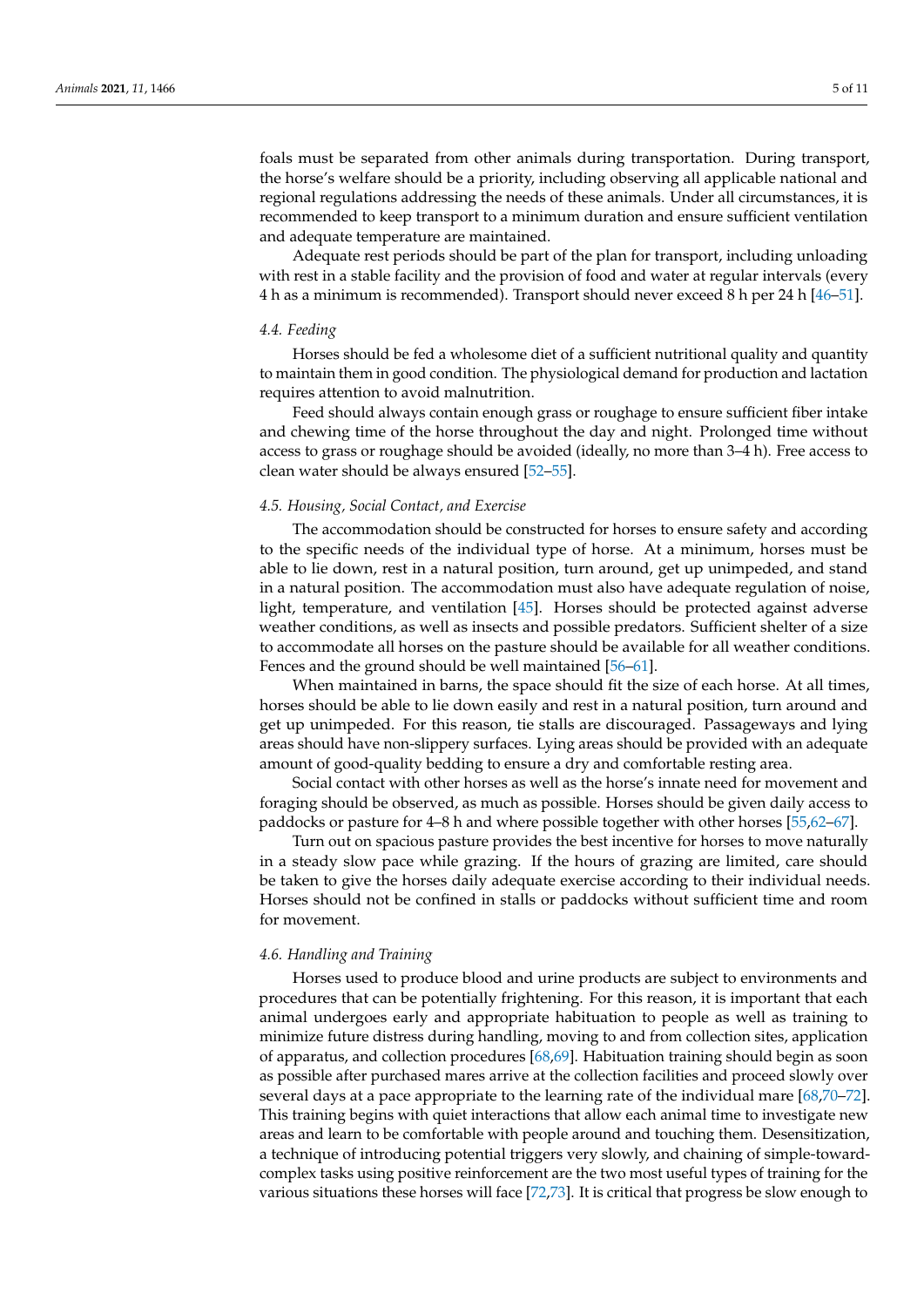not result in an unwanted behavior and that this is done prior to the actual use of the horse in production. Careful introductions to people, places, and happenings will gradually build the animal's confidence and make long-term handling easier and less dangerous.

# *4.7. Veterinary Attention and Hoof Care*

All horses should be observed diligently. Pregnant mares near the end of pregnancy and until two weeks after foaling, horses currently used for production, ill or injured horses, or horses in less than normal body condition should be observed as often as the condition requires and at least once daily. Any horse appearing ill or injured should be given appropriate care without delay and body condition scores should be monitored [\[74\]](#page-10-6). If the horse does not respond to such care, or if pain is suspected, veterinary advice should be obtained.

Facilities for temporary separation of ill or injured horses should always be available. All medication and treatment of horses should always be done according to standards of best practice and in a way so that the overall welfare of the horse is never compromised. Records should be kept of veterinary interventions and treatments as well as mortality or euthanasia logs.

For routine health care, a semi-annual veterinary examination is recommended. This should include monitoring dental and endoparasite status as well as overall soundness and health. Vaccination against tetanus and other enzootic diseases present in the given locale is always recommended.

Trimming of the hooves at regular intervals by a trained professional is also recommended to maintain a good and healthy condition [\[75\]](#page-10-7).

## *4.8. Specific Husbandry Issues Related to eCG Production*

Equine chorionic gonadotropin (eCG) is produced from around day 38–40 of gestation, with peak production between day 55 to 70 of gestation. Production of equine chorionic gonadotropin continues until about day 110 (range 100 to 140 days) of gestation, when blood collection is discontinued. At this point, some farms allow mares to carry the foal to term and then sell the foals, whereas on other farms the pregnancy is terminated so that the mare can be rebred either through natural mating or artificial insemination for a second blood collection period that year. Abortion is accomplished by injection of abortifacients, such as prostaglandins, or by manually forcing open the cervix and rupturing the fetal membranes [\[1\]](#page-7-0).

Abortion of mares is not needed to produce eCG, and when it is done, its only purpose is to increase the amount of eCG produced per mare and year. Abortion is likely to be distressing and possibly painful for the animals. Thus, based on humane care principles and on ethical grounds, abortions should only be conducted on the advice of a veterinarian and then solely for therapeutic reasons.

#### *4.9. Euthanasia*

The horse, as a sentient being, deserves to be cared for in a responsible way from birth to death. Euthanasia of horses should always be performed when a horse is suffering and is not responding to treatment or when a horse has a chronic or incurable condition that causes pain or distress. Under no circumstances should a horse be abandoned or left to suffer.

A method of euthanasia or killing for slaughter is only considered acceptable when guaranteed loss of consciousness occurs before cardiac or respiratory arrest. This can be achieved through chemical suppression of the brain or mechanical disruption (e.g., captive bolt, gunshot). When captive bolt or gunshot are used, bleeding should follow soon after. Euthanasia or killing for slaughter should be performed by a veterinarian or a trained professional with appropriate skills [\[76\]](#page-10-8).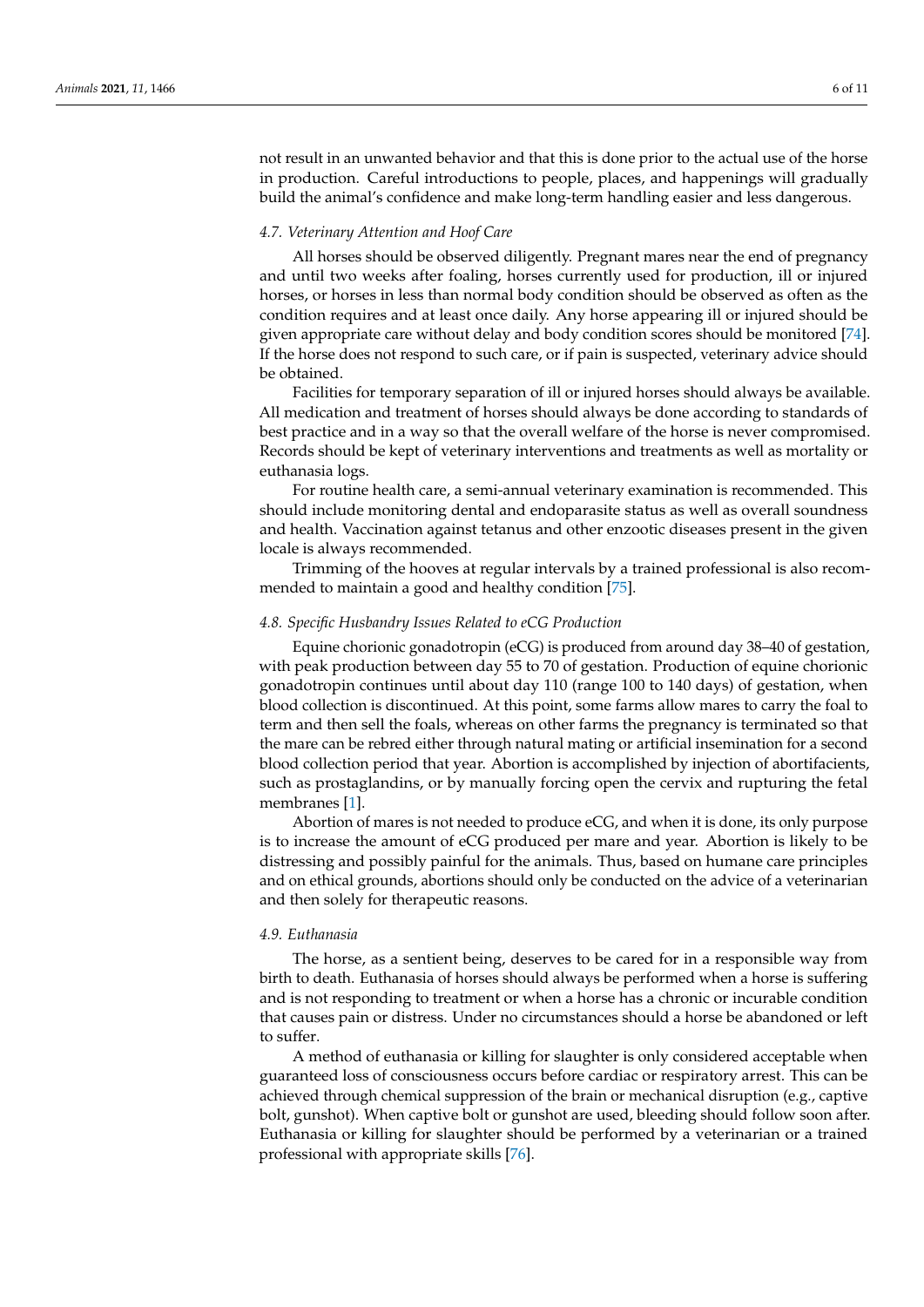# **5. Recommendations for Collection of Blood**

# *5.1. Collection Procedure*

General guidelines for blood collection in horses can be found in the World Health Organization (WHO) guidelines [\[16\]](#page-8-6). In general, the room or area in which blood will be collected should be sanitized and all tubes, needles, and collection bags prepared. Ideally, animals should be weighed before blood collection to increase accuracy of volume withdrawal estimates. A new, sterile needle should be used for each venipuncture if a venipuncture attempt fails or if the needle becomes dislodged during blood collection. No more than two attempts should be made on each side of the neck. The venipuncture site, generally the external jugular vein in a horse, should be aseptically prepared for blood collection, including clipping, cleaning, and wiping with disinfectant. To minimize stress, animals should be habituated to handling and to the collection area, and at least two compatible horses should be present in the collection area at the same time. A topical anesthetic cream may be used to desensitize the skin during venipuncture. Horses should be monitored carefully during the collection period and for the following hour and over the subsequent 24 h. Blood collection should be terminated in any animal evincing signs of anxiety, stress, or distress during collection, such as sweating, defecating, etc. The entire blood collection procedure for a given horse should not last more than approximately 30 min. It is critical that adequate hemostasis be applied following blood collection. Potential adverse effects of bleeding include hematoma formation from inadequate hemostasis, pain at the collection site usually due to poor bleeding technique or inexperience, or an infection at the blood collection site due to poor technique or dirty equipment.

# *5.2. Considerations for Maximum Volume of Blood That Can Be Obtained*

On average, the circulating blood volume of most breeds of adult horses is approximately 75 mL/kg, with hot-blooded horses (e.g., Thoroughbreds) having up to 100 mL/kg and draft breeds having less  $(65 \text{ mL/kg})$  [\[77\]](#page-10-9). For a 500 kg healthy, normoweight nonpregnant horse, the total blood volume is approximately 37.5 L. The circulating blood volume in pregnant, obese, or geriatric animals may be as much as 15% lower than that of nonpregnant, healthy weight animals of the same breed and should be factored into the calculation for total volume removed. No specific guidelines have been developed for blood removal from horses; however, collection of blood is a common research animal procedure, and safe multi-species research animal blood collection guidelines have been developed and are widely used [\[78\]](#page-10-10). The recommended multi-species blood volume limits for single and repeat sampling are provided in Table [1](#page-6-0) [\[78\]](#page-10-10). These suggest that for a single blood draw, a maximum of 10% of the circulating blood volume can be removed without the need to provide supplemental replacement fluids. The minimum volume of blood necessary for production needs should be collected. If >10% blood volume is required, the collected volume can be replaced by 3–fold volume of isotonic fluids (e.g., saline, dextrose, lactated ringer's solution). It is also important to consider accidental blood loss during sampling, e.g., blood loss outside the designated tube or bag, blood loss from wounds or injuries, etc.

<span id="page-6-0"></span>**Table 1.** Recommended blood volume limits and recovery periods (reprinted with permission and modified from [\[78\]](#page-10-10)).

| Single Sampling*                                                     |                                       | <b>Repeat Sampling</b>                        |                                       |
|----------------------------------------------------------------------|---------------------------------------|-----------------------------------------------|---------------------------------------|
| % Circulating Blood Volume<br>Removed in A<br><b>Single Sampling</b> | Approximate<br><b>Recovery Period</b> | % Circulating Blood Volume<br>Removed in 24 h | Approximate<br><b>Recovery Period</b> |
| 7.5%                                                                 | 1 week                                | 7.5%                                          | 1 week                                |
| 10%                                                                  | 2 weeks                               | $10 - 15%$                                    | 2 weeks                               |
| $15\%$ *                                                             | 4 weeks                               | 20%                                           | 4 weeks                               |

\* For single sampling it is not recommended to remove >15% of the blood volume due to risk of hypovolemic shock.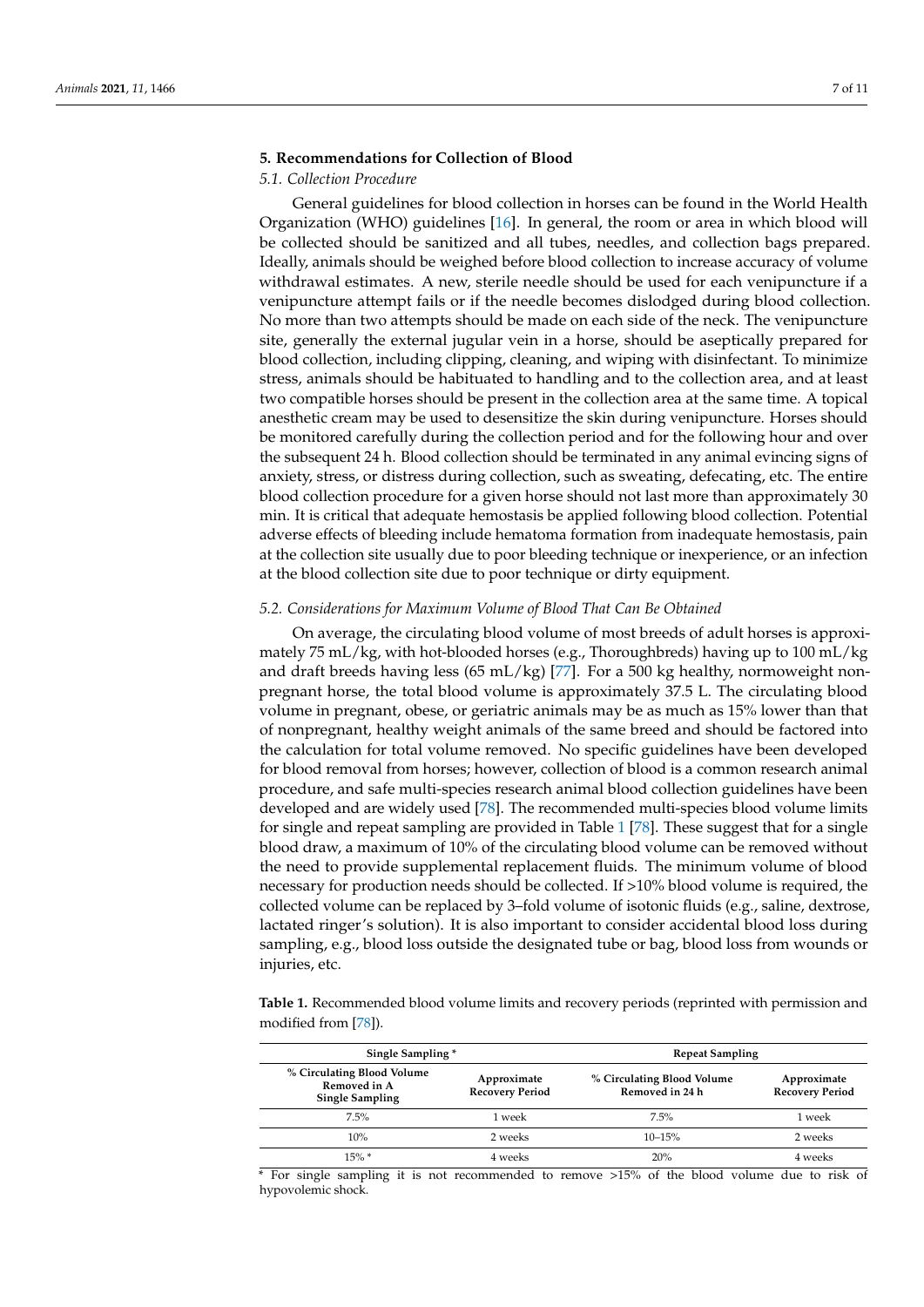Although one study has demonstrated that larger volumes can be collected from horses without death (up to 25% of circulating blood volume), animals were reported to have significant signs of distress during the blood collection, including tachypnea, tachycardia, neck sweating, urination, and defecation, and heart and respiratory rates remained elevated for several hours after collections were complete [\[79\]](#page-10-11). In this study, although many blood components, such as albumin, returned to pre-bleed levels within a few days of the bleed, total protein levels and, in particular, globulin levels required up to 31 days to recover to near pre-bleed levels [\[79\]](#page-10-11). This suggests that routine collection of larger blood volumes than indicated in Table [1](#page-6-0) may impair immunity of horses, which also could impact their overall health and well-being.

A potentially interesting alternative to bleeding is plasmapheresis, i.e., the separation of plasma from blood cells so that only plasma is extracted from the animal and all blood cells are immediately returned into the animal's body. Although plasmapheresis may be advantageous in terms of animal welfare, care should be taken not to extract an excessive amount of plasma and additional fluids should be administered to help replace those lost during plasmapheresis. Hygiene and extraction practices would have to be improved to ensure that blood cells remained sterile following initial collection [\[80\]](#page-10-12).

## **6. Conclusions**

While horses have been used in the manufacturing process of biologics for many years, their welfare has only recently surfaced as a concern. Until such time as non-animal origins can be found for certain products, use of the horse is likely to continue. The value of these horses, as well as their sentience, makes it important that producers ensure the best welfare using programs such as the one described in this paper.

**Author Contributions:** All authors contributed to conceptualization of the paper; X.M.V. developed the outline; and all authors contributed to writing and editing of the MS. All authors have read and agreed to the published version of the manuscript.

**Funding:** Publication of this paper was provided by Charles River.

**Institutional Review Board Statement:** Not applicable.

**Data Availability Statement:** Not applicable.

**Conflicts of Interest:** The authors declare no conflict of interest. Charles River had no role in the writing of the manuscript.

#### **References**

- <span id="page-7-0"></span>1. Vilanova, X.M.; De Briyne, N.; Beaver, B.; Turner, P.V. Horse Welfare during Equine Chorionic Gonadotropin (eCG) Production. *Animals* **2019**, *9*, 1053. [\[CrossRef\]](http://doi.org/10.3390/ani9121053)
- <span id="page-7-1"></span>2. Grundbacher, F. Behring's discovery of diphtheria and tetanus antitoxins. *Immunol. Today* **1992**, *13*, 188–190. [\[CrossRef\]](http://doi.org/10.1016/0167-5699(92)90125-Q)
- <span id="page-7-2"></span>3. Cooper, F.A.R. Diphtheria. *Paediatr. Child Health* **2002**, *7*, 205. [\[CrossRef\]](http://doi.org/10.1093/pch/7.3.205) [\[PubMed\]](http://www.ncbi.nlm.nih.gov/pubmed/20046292)
- <span id="page-7-3"></span>4. Redwan, E.-R.M. Animal-Derived Pharmaceutical Proteins. *J. Immunoass. Immunochem.* **2009**, *30*, 262–290. [\[CrossRef\]](http://doi.org/10.1080/15321810903084400)
- <span id="page-7-4"></span>5. Dean, J. Chapter 6—Species at risk: C. Tetani, the Horse, and the Human. In *Animal Metropolis: Histories of Human-Animal Relations in Urban Canada*; Dean, J., Ingram, D., Sethna, C., Eds.; University of Calgary: Calgary, AB, Canada, 2017; pp. 155–188. Available online: <https://press.ucalgary.ca/books/9781552388648/> (accessed on 28 December 2020).
- <span id="page-7-5"></span>6. Lang, J.; Attanath, P.; Quiambao, B.; Singhasivanon, V.; Chanthavanich, P.; Montalban, C.; Lutsch, C.; Pepin-Covatta, S.; Le Mener, V.; Miranda, M.; et al. Evaluation of the safety, immunogenicity, and pharmacokinetic profile of a new, highly purified, heat-treated equine rabies immunoglobulin, administered either alone or in association with a purified, Vero-cell rabies vaccine. *Acta Trop.* **1998**, *70*, 317–333. [\[CrossRef\]](http://doi.org/10.1016/S0001-706X(98)00038-2)
- 7. Gerber, F.; Tetchi, M.; Kallo, V.; Léchenne, M.; Hattendorf, J.; Bonfoh, B.; Zinsstag, J. Rabies Immunoglobulin: Brief history and recent experiences in Côte d'Ivoire. *Acta Trop.* **2020**, *211*, 105629. [\[CrossRef\]](http://doi.org/10.1016/j.actatropica.2020.105629)
- <span id="page-7-6"></span>8. Dixit, R.; Herz, J.; Dalton, R.; Booy, R. Benefits of using heterologous polyclonal antibodies and potential applications to new and undertreated infectious pathogens. *Vaccine* **2016**, *34*, 1152–1161. [\[CrossRef\]](http://doi.org/10.1016/j.vaccine.2016.01.016)
- <span id="page-7-7"></span>9. Zheng, X.; Wong, G.; Zhao, Y.; Wang, H.; He, S.; Bi, Y.; Chen, W.; Weijin, C.; Gai, W.; Chu, D.; et al. Treatment with hyperimmune equine immunoglobulin or immunoglobulin fragments completely protects rodents from Ebola virus infection. *Sci. Rep.* **2016**, *6*, 24179. [\[CrossRef\]](http://doi.org/10.1038/srep24179)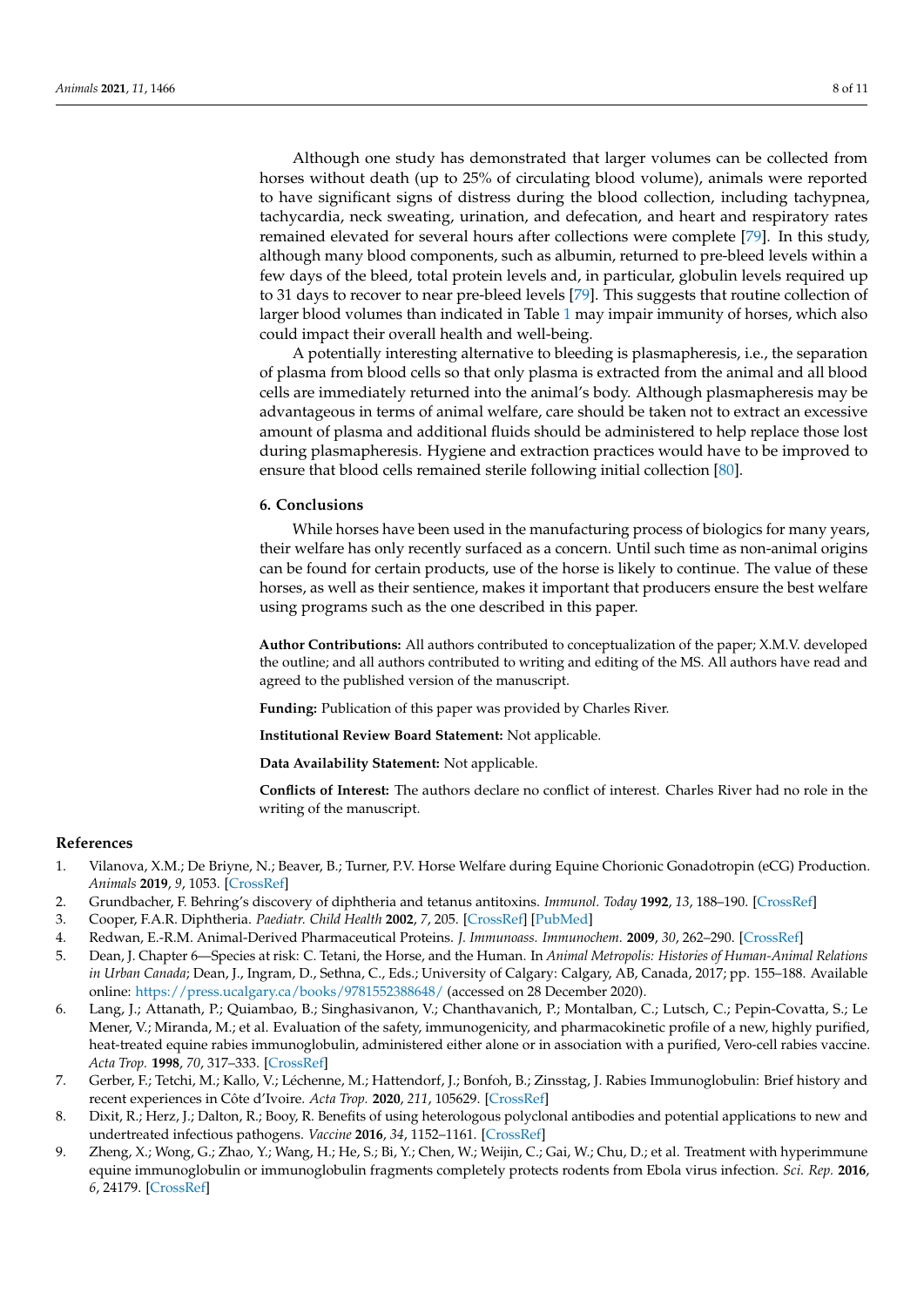- <span id="page-8-0"></span>10. Pan, X.; Wu, Y.; Wang, W.; Zhang, L.; Xiao, G. Development of horse neutralizing immunoglobulin and immunoglobulin fragments against Junín virus. *Antivir. Res.* **2020**, *174*, 104666. [\[CrossRef\]](http://doi.org/10.1016/j.antiviral.2019.104666)
- <span id="page-8-1"></span>11. Sapsutthipas, S.; Leong, P.K.; Akesowan, S.; Pratanaphon, R.; Tan, N.H.; Ratanabanangkoon, K. Effective Equine Immunization Protocol for Production of Potent Poly-specific Antisera against *Calloselasma rhodostoma*, *Cryptelytrops albolabris* and *Daboia siamensis*. *PLoS Negl. Trop. Dis.* **2015**, *9*, e0003609. [\[CrossRef\]](http://doi.org/10.1371/journal.pntd.0003609)
- <span id="page-8-2"></span>12. Yang, N.; Chen, J.; Zhang, H.; Dai, Z.; Yao, H.; Ma, X.; Bai, J.; Zhang, Y.; Zhang, W. Horse versus rabbit antithymocyte globulin in immunosuppressive therapy of treatment-naïve aplastic anemia: A systematic review and meta-analysis. *Ann. Hematol.* **2017**, *96*, 2031–2043. [\[CrossRef\]](http://doi.org/10.1007/s00277-017-3136-1)
- <span id="page-8-3"></span>13. Scheinberg, P.; Nunez, O.; Weinstein, B.; Scheinberg, P.; Biancotto, A.; Wu, C.O.; Young, N.S. Horse versus Rabbit Antithymocyte Globulin in Acquired Aplastic Anemia. *N. Engl. J. Med.* **2011**, *365*, 430–438. [\[CrossRef\]](http://doi.org/10.1056/NEJMoa1103975) [\[PubMed\]](http://www.ncbi.nlm.nih.gov/pubmed/21812672)
- <span id="page-8-4"></span>14. Zylberman, V.; Sanguineti, S.; Pontoriero, A.V.; Higa, S.V.; Cerutti, M.L.; Seijo, S.M.M.; Pardo, R.; Muñoz, L.; Intrieri, M.E.A.; Alzogaray, V.A.; et al. Development of a hyperimmune equine serum therapy for COVID-19 in Argentina. *Medicina* **2020**, *80* (Suppl. 3), 1–6. [\[PubMed\]](http://www.ncbi.nlm.nih.gov/pubmed/32658841)
- <span id="page-8-5"></span>15. Sears, W.L. Canada's huge pregnant mare industry faces growing pressure from animal rights lobby. *Can. Med. Assoc. J.* **1994**, *151*, 1009–1012.
- <span id="page-8-6"></span>16. World Health Organization. WHO Guidelines for the Production Control and Regulation of Snake Antivenom Immunoglobulins. 2010. Available online: [https://www.who.int/bloodproducts/snake\\_antivenoms/snakeantivenomguideline.pdf](https://www.who.int/bloodproducts/snake_antivenoms/snakeantivenomguideline.pdf) (accessed on 29 December 2020).
- <span id="page-8-7"></span>17. Stils, H.F. Adjuvants and Antibody Production: Dispelling the Myths Associated with Freund's Complete and Other Adjuvants. *ILAR J.* **2005**, *46*, 280–293. [\[CrossRef\]](http://doi.org/10.1093/ilar.46.3.280) [\[PubMed\]](http://www.ncbi.nlm.nih.gov/pubmed/15953835)
- <span id="page-8-8"></span>18. Waghmare, A.; Salvi, N.; Deopurkar, R.; Shenoy, P.; Sonpetkar, J. Evaluation of health status of horses immunized with snake venom and montanide adjuvants, IMS 3012 (nanoparticle), ISA 206 and ISA 35 (emulsion based) during polyvalent snake antivenom production: Hematological and biochemical assessment. *Toxicon* **2014**, *82*, 83–92. [\[CrossRef\]](http://doi.org/10.1016/j.toxicon.2014.02.012)
- <span id="page-8-9"></span>19. Kupferschmidt, K. Life-saving diphtheria drug is running out. *Science* **2017**, *355*, 118–119. [\[CrossRef\]](http://doi.org/10.1126/science.355.6321.118)
- <span id="page-8-10"></span>20. Wenzel, E.V.; Bosnak, M.; Tierney, R.; Schubert, M.; Brown, J.; Dübel, S.; Efstratiou, A.; Sesardic, D.; Stickings, P.; Hust, M. Human antibodies neutralizing diphtheria toxin in vitro and in vivo. *Sci. Rep.* **2020**, *10*, 1–21. [\[CrossRef\]](http://doi.org/10.1038/s41598-019-57103-5)
- <span id="page-8-11"></span>21. Equine Ranching Code of Practice Review Committee. *Recommended Code of Practice for the Care and Handling of Horses in PMU Operations*, 8th ed.; Manitoba Agriculture, Food and Rural Initiatives: Winnipeg, MN, Canada, 2018. Available online: [https://www.canadianveterinarians.net/documents/recommended-code-of-practice-for-the-care-and-handling-of-horses](https://www.canadianveterinarians.net/documents/recommended-code-of-practice-for-the-care-and-handling-of-horses-in-pmu-operations)[in-pmu-operations](https://www.canadianveterinarians.net/documents/recommended-code-of-practice-for-the-care-and-handling-of-horses-in-pmu-operations) (accessed on 29 December 2020).
- <span id="page-8-12"></span>22. ERAB. White Paper: Care and Oversight of Horses Managed for the Collection of Pregnant Mares' Urine (PMU). 2014. Available online: <https://naeric.org/assets/pdf/PMU-WhitePaper.pdf> (accessed on 29 December 2020).
- <span id="page-8-13"></span>23. AAEP Position Statement: Position on the Management of Mares Utilized in the Pregnant Mare (PMU) Collection Industry. 2014. Available online: <https://aaep.org/position-management-mares-utilized-pregnant-mare-pmu-collection-industry> (accessed on 29 December 2020).
- <span id="page-8-14"></span>24. AVMA Policy: Management of Mares Used in the Pregnant Mare Urine (PMU) Collection Industry. 2013. Available online: [https:](https://www.avma.org/resources-tools/avma-policies/management-mares-used-pregnant-mare-urine-pmu-collection-industry) [//www.avma.org/resources-tools/avma-policies/management-mares-used-pregnant-mare-urine-pmu-collection-industry](https://www.avma.org/resources-tools/avma-policies/management-mares-used-pregnant-mare-urine-pmu-collection-industry) (accessed on 29 December 2020).
- <span id="page-8-15"></span>25. Wellcome Trust Library. The Preparation of Diphtheria Antitoxin and Prophylactics. 1945. Available online: [https://archive.org/](https://archive.org/details/Diphtheriaantitoxinandprophylactics-wellcome) [details/Diphtheriaantitoxinandprophylactics-wellcome](https://archive.org/details/Diphtheriaantitoxinandprophylactics-wellcome) (accessed on 28 December 2020).
- <span id="page-8-16"></span>26. World Organisation for Animal Health (OIE). What Is Animal Welfare? 2017. Available online: [https://www.oie.int/en/animal](https://www.oie.int/en/animal-welfare/animal-welfare-at-a-glance/)[welfare/animal-welfare-at-a-glance/](https://www.oie.int/en/animal-welfare/animal-welfare-at-a-glance/) (accessed on 5 June 2020).
- <span id="page-8-17"></span>27. Farm Animal Welfare Council. Farm Animal Welfare in Great Britain: Past, Present, and Future. October 2009. Available online: [https://assets.publishing.service.gov.uk/government/uploads/system/uploads/attachment\\_data/file/319292/Farm\\_](https://assets.publishing.service.gov.uk/government/uploads/system/uploads/attachment_data/file/319292/Farm_Animal_Welfare_in_Great_Britain_-_Past__Present_and_Future.pdf) [Animal\\_Welfare\\_in\\_Great\\_Britain\\_-\\_Past\\_\\_Present\\_and\\_Future.pdf](https://assets.publishing.service.gov.uk/government/uploads/system/uploads/attachment_data/file/319292/Farm_Animal_Welfare_in_Great_Britain_-_Past__Present_and_Future.pdf) (accessed on 9 April 2020).
- <span id="page-8-18"></span>28. Coleman, G.J.; Hemsworth, P.H.; Hay, M.; Cox, M. Modifying stockperson attitudes and behavior towards pigs at a large commercial farm. *Appl. Anim. Behav. Sci.* **2000**, *66*, 11–20. [\[CrossRef\]](http://doi.org/10.1016/S0168-1591(99)00073-8)
- <span id="page-8-21"></span>29. Farm Health Online. Welfare Assessment. Available online: [https://www.farmhealthonline.com/US/veterinary-questions/](https://www.farmhealthonline.com/US/veterinary-questions/welfare-assessment/) [welfare-assessment/](https://www.farmhealthonline.com/US/veterinary-questions/welfare-assessment/) (accessed on 14 May 2020).
- 30. Hemsworth, P.H.; Coleman, G.J.; Barnett, J.L.; Borg, S.; Dowling, S. The effects of cognitive behavioral intervention on the attitude and behavior of stockpersons and the behavior and productivity of commercial dairy cows. *J. Anim. Sci.* **2002**, *80*, 68–78. [\[CrossRef\]](http://doi.org/10.2527/2002.80168x)
- <span id="page-8-19"></span>31. Main, D.C.J.; Kent, J.P.; Wemelsfelder, F.; Ofner, E.; Tuyttens, F.A.M. Applications for methods of on-farm welfare assessment. *Anim. Welfare* **2003**, *12*, 523–528.
- <span id="page-8-20"></span>32. Lin, Y.-C.; Mullan, S.; Main, D.C.J. Use of welfare outcome information in three types of dairy farm inspection reports. *Asian-Australas. J. Anim. Sci.* **2018**, *31*, 1525–1534. [\[CrossRef\]](http://doi.org/10.5713/ajas.17.0851)
- <span id="page-8-22"></span>33. Lesimple, C. Indicators of Horse Welfare: State-of-the-Art. *Animals* **2020**, *10*, 294. [\[CrossRef\]](http://doi.org/10.3390/ani10020294)
- <span id="page-8-23"></span>34. Whay, H.R.; Main, D.C.J.; Green, L.E.; Webster, A.J.F. Assessment of the welfare of dairy cattle using animal-based measurements: Direct observations and investigation of farm records. *Vet. Rec.* **2003**, *153*, 197–202. [\[CrossRef\]](http://doi.org/10.1136/vr.153.7.197)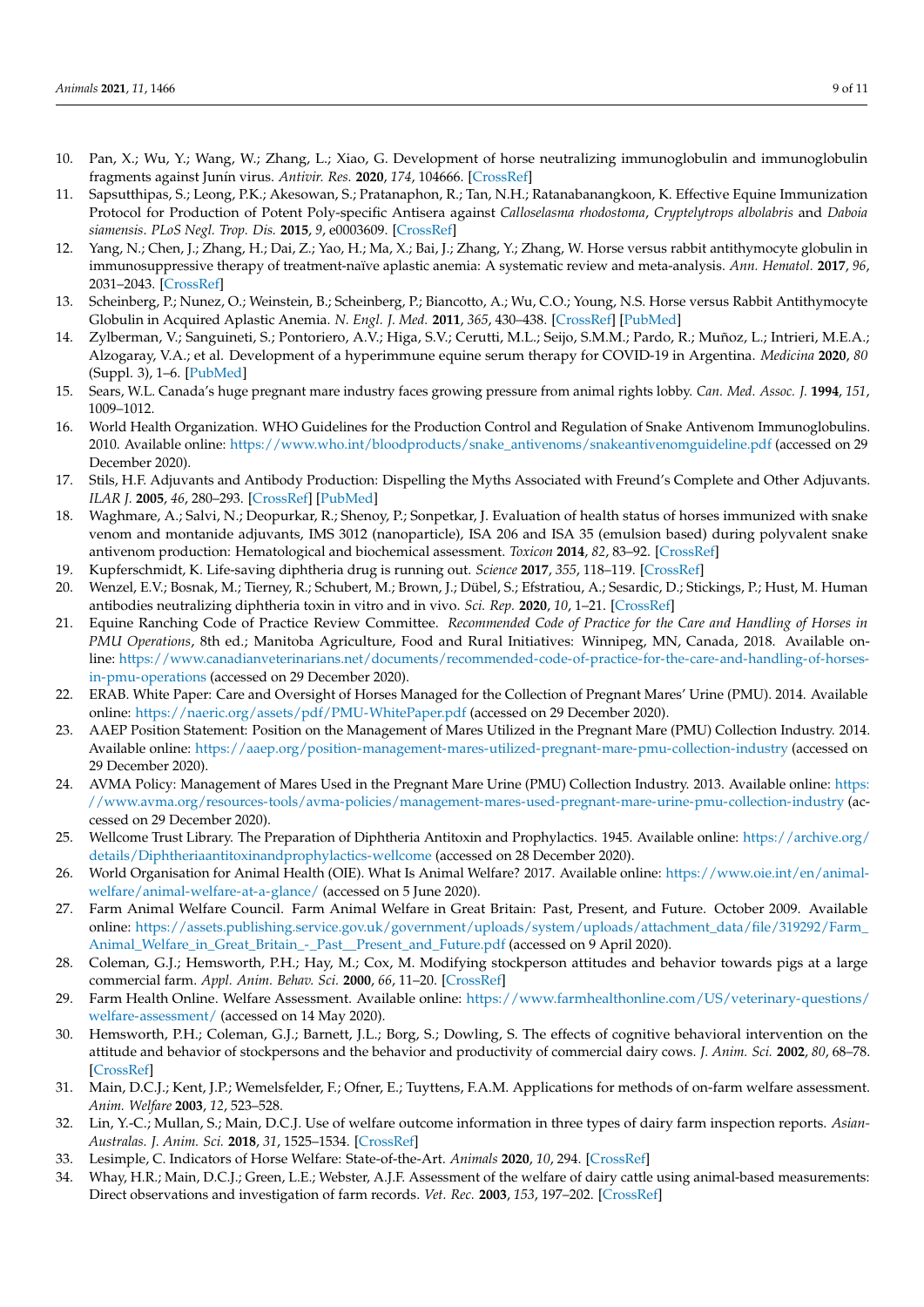- <span id="page-9-0"></span>35. Duncan, I.J.H. Science-based assessment of animal welfare: Farm animals. *Rev. Sci. Tech. Off. Int. Epizoot.* **2005**, *24*, 483–492. [\[CrossRef\]](http://doi.org/10.20506/rst.24.2.1587)
- 36. Hausberger, M.; Lerch, N.; Guilbaud, E.; Stomp, M.; Grandgeorge, M.; Henry, S.; Lesimple, C. On-Farm Welfare Assessment of Horses: The Risks of Putting the Cart before the Horse. *Animals* **2020**, *10*, 371. [\[CrossRef\]](http://doi.org/10.3390/ani10030371) [\[PubMed\]](http://www.ncbi.nlm.nih.gov/pubmed/32106531)
- 37. Taylor, K.D.; Mills, D.S. Is quality of life a useful concept for companion animals? *Anim. Welfare* **2007**, *16* (Suppl. 1), 55–65.
- <span id="page-9-1"></span>38. Velarde, A.; Dalmau, A. Animal welfare assessment at slaughter in Europe: Moving from inputs to outputs. *Meat Sci.* **2012**, *92*, 244–251. [\[CrossRef\]](http://doi.org/10.1016/j.meatsci.2012.04.009)
- <span id="page-9-2"></span>39. Mellor, D.J.; Beausoleil, N.J.; Littlewood, K.E.; McLean, A.N.; McGreevy, P.D.; Jones, B.; Wilkins, C. The 2020 Five Domains Model: Including Human–Animal Interactions in Assessments of Animal Welfare. *Animals* **2020**, *10*, 1870. [\[CrossRef\]](http://doi.org/10.3390/ani10101870)
- <span id="page-9-3"></span>40. Hurnik, J.F.; Lehman, H. Ethics and farm animal welfare. *J. Agric. Environ. Ethics* **1988**, *1*, 305–318. [\[CrossRef\]](http://doi.org/10.1007/BF01826794)
- <span id="page-9-4"></span>41. Wilson, S.D. Animals and Ethics. The Internet Encyclopedia of Philosophy. Available online: [https://www.iep.utm.edu/anim](https://www.iep.utm.edu/anim-eth/)[eth/](https://www.iep.utm.edu/anim-eth/) (accessed on 10 April 2021).
- <span id="page-9-5"></span>42. Lindegaard, C.; Vaabengaard, D.; Christophersen, M.T.; Ekstøm, C.T.; Fjeldborg, J. Evaluation of pain and inflammation associated with hot iron branding and microchip transponder injection in horses. *Am. J. Vet. Res.* **2009**, *70*, 840–847. [\[CrossRef\]](http://doi.org/10.2460/ajvr.70.7.840)
- <span id="page-9-6"></span>43. Schwartzkopf-Genswein, K.S.; Stookey, J.M.; De Passillé, A.M.; Rushen, J. Comparison of hot-iron and freeze branding on cortisol levels and pain sensitivity in beef cattle. *Can. J. Anim. Sci.* **1997**, *77*, 369–374. [\[CrossRef\]](http://doi.org/10.4141/A96-127)
- <span id="page-9-7"></span>44. World Small Animal Veterinary Association. Microchip Identification Guidelines. Available online: [https://wsava.org/global](https://wsava.org/global-guidelines/microchip-identification-guidelines)[guidelines/microchip-identification-guidelines](https://wsava.org/global-guidelines/microchip-identification-guidelines) (accessed on 9 April 2021).
- <span id="page-9-8"></span>45. National Farm Animal Care Council. Code of Practice for the Care and Handling of Equines. 2018. Available online: [https:](https://www.nfacc.ca/codes-of-practice/equine) [//www.nfacc.ca/codes-of-practice/equine](https://www.nfacc.ca/codes-of-practice/equine) (accessed on 9 April 2021).
- <span id="page-9-9"></span>46. FVE, FEEVA, WHW, Animals' Angels, ATA, BCP-CBC, Eurogroup for Animals, FISE, COPA-COGECA, UECBV, Austrian Federal Chamber of Veterinary Surgeons, FFE, 2016. Practical Guidelines to Assess Fitness for Transport of Equidae (Horses, Ponies, Donkeys and their Hybrids). Available online: [http://animaltransportguides.eu/wp-content/uploads/2016/05/EN-Guides-](http://animaltransportguides.eu/wp-content/uploads/2016/05/EN-Guides-Horses-final.pdf)[Horses-final.pdf](http://animaltransportguides.eu/wp-content/uploads/2016/05/EN-Guides-Horses-final.pdf) (accessed on 9 April 2021).
- 47. EU Regulation 1/2005. Protection of Animals During Transport and Related Operations. 2018. Available online: [https:](https://www.europarl.europa.eu/RegData/etudes/STUD/2018/621853/EPRS_STU(2018)621853_EN.pdf) [//www.europarl.europa.eu/RegData/etudes/STUD/2018/621853/EPRS\\_STU\(2018\)621853\\_EN.pdf](https://www.europarl.europa.eu/RegData/etudes/STUD/2018/621853/EPRS_STU(2018)621853_EN.pdf) (accessed on 9 April 2021).
- 48. Consortium of the Animal Transport Guides Project. Guide to Good Practices for the Transport of Horses Destined for Slaughter. 2017. Available online: <http://animaltransportguides.eu/wp-content/uploads/2016/05/EN-Guides-Horses-final.pdf> (accessed on 9 April 2021).
- 49. Padalino, B. Effects of the different transport phases on equine health status, behavior, and welfare: A review. *J. Vet. Behav.* **2015**, *10*, 272–282. [\[CrossRef\]](http://doi.org/10.1016/j.jveb.2015.02.002)
- 50. la Lama, G.C.M.-D.; Gonzales-Castro, C.A.; Gutierrez-Piña, F.J.; Villarroel, M.; Maria, G.A.; Estévez-Moreno, L.X. Welfare of horses from Mexico and the United States of America transported for slaughter in Mexico: Fitness profiles for transport and pre-slaughter logistics. *Prev. Vet. Med.* **2020**, *180*, 105033. [\[CrossRef\]](http://doi.org/10.1016/j.prevetmed.2020.105033)
- <span id="page-9-10"></span>51. Padalino, B.; Riley, C.B. Editorial: The Implications of Transport Practices for Horse Health and Welfare. *Front. Vet. Sci.* **2020**, *7*, 202. [\[CrossRef\]](http://doi.org/10.3389/fvets.2020.00202)
- <span id="page-9-11"></span>52. Andrews, F.M.; Larson, C.; Harris, P. Nutritional management of gastric ulceration. *Equine Vet. Educ.* **2015**, *29*, 45–55. [\[CrossRef\]](http://doi.org/10.1111/eve.12495)
- 53. Pedersen, S.; Windeyer, C.; Read, E.; French, D.; Cribb, A.; Macload, H.; Base, H. Prevalence of and risk factors for gastric ulceration in showjumping Warmsbloods. *J. Vet. Int. Med.* **2015**, *29*, 1239–1240.
- 54. Luthersson, N.; Nielsen, K.H.; Harris, P.; Parkin, T. Risk factors associated with equine gastric ulceration syndrome (EGUS) in 201 horses in Denmark. *Equine Vet. J.* **2009**, *41*, 625–630. [\[CrossRef\]](http://doi.org/10.2746/042516409X441929)
- <span id="page-9-12"></span>55. Bachmann, I.; Audigé, L.; Stauffacher, M. Risk factors associated with behavioral disorders of crib-biting, weaving and boxwalking in Swiss horses. *Equine Vet. J.* **2003**, *35*, 158–163. [\[CrossRef\]](http://doi.org/10.2746/042516403776114216) [\[PubMed\]](http://www.ncbi.nlm.nih.gov/pubmed/12638792)
- <span id="page-9-13"></span>56. Christensen, J.W.; Olczak, K.; Palme, R.; Thodberg, K. The effect of shelter design on shelter use by Icelandic horses in the winter period. *J. Vet. Behav.* **2018**, *27*, 47–54. [\[CrossRef\]](http://doi.org/10.1016/j.jveb.2018.07.006)
- 57. Hartmann, E.; Hopkins, R.J.; Blomgren, E.; Ventorp, M.; Von Brömssen, C.; Dahlborn, K. Daytime shelter use of individually kept horses during Swedish summer1. *J. Anim. Sci.* **2015**, *93*, 802–810. [\[CrossRef\]](http://doi.org/10.2527/jas.2014-8598)
- 58. Hartmann, E.; Hopkins, R.J.; Von Brömssen, C.; Dahlborn, K. 24-h sheltering behaviour of individually kept horses during Swedish summer weather. *Acta Vet. Scand.* **2015**, *57*, 45. [\[CrossRef\]](http://doi.org/10.1186/s13028-015-0135-x)
- 59. Duncan, P.; Cowtan, P. An unusual choice of habitat helps Camargue horses to avoid blood-sucking horse-flies. *Biol. Behav.* **1980**, *5*, 55–60.
- 60. Hughes, R.D.; Duncan, P.; Dawson, J. Interactions Between Camargue horses and horseflies (Diptera: Tabanidae). *Bull. Èntomol. Res.* **1981**, *71*, 227–242. [\[CrossRef\]](http://doi.org/10.1017/S0007485300008257)
- <span id="page-9-14"></span>61. Keiper, R.R.; Berger, J. Refuge-seeking and pest avoidance by feral horses in desert and island environments. *Appl. Anim. Ethol.* **1982**, *9*, 111–120. [\[CrossRef\]](http://doi.org/10.1016/0304-3762(82)90187-0)
- <span id="page-9-15"></span>62. Sarrafchi, A.; Blokhuis, H.J. Equine stereotypic behaviors: Causation, occurrence, and prevention. *J. Vet. Behav.* **2013**, *8*, 386–394. [\[CrossRef\]](http://doi.org/10.1016/j.jveb.2013.04.068)
- 63. Søndergaard, E.; Jensen, M.B.; Nicol, C. Motivation for social contact in horses measured by operant conditioning. *Appl. Anim. Behav. Sci.* **2011**, *131*, 131–137. [\[CrossRef\]](http://doi.org/10.1016/j.applanim.2011.04.007)